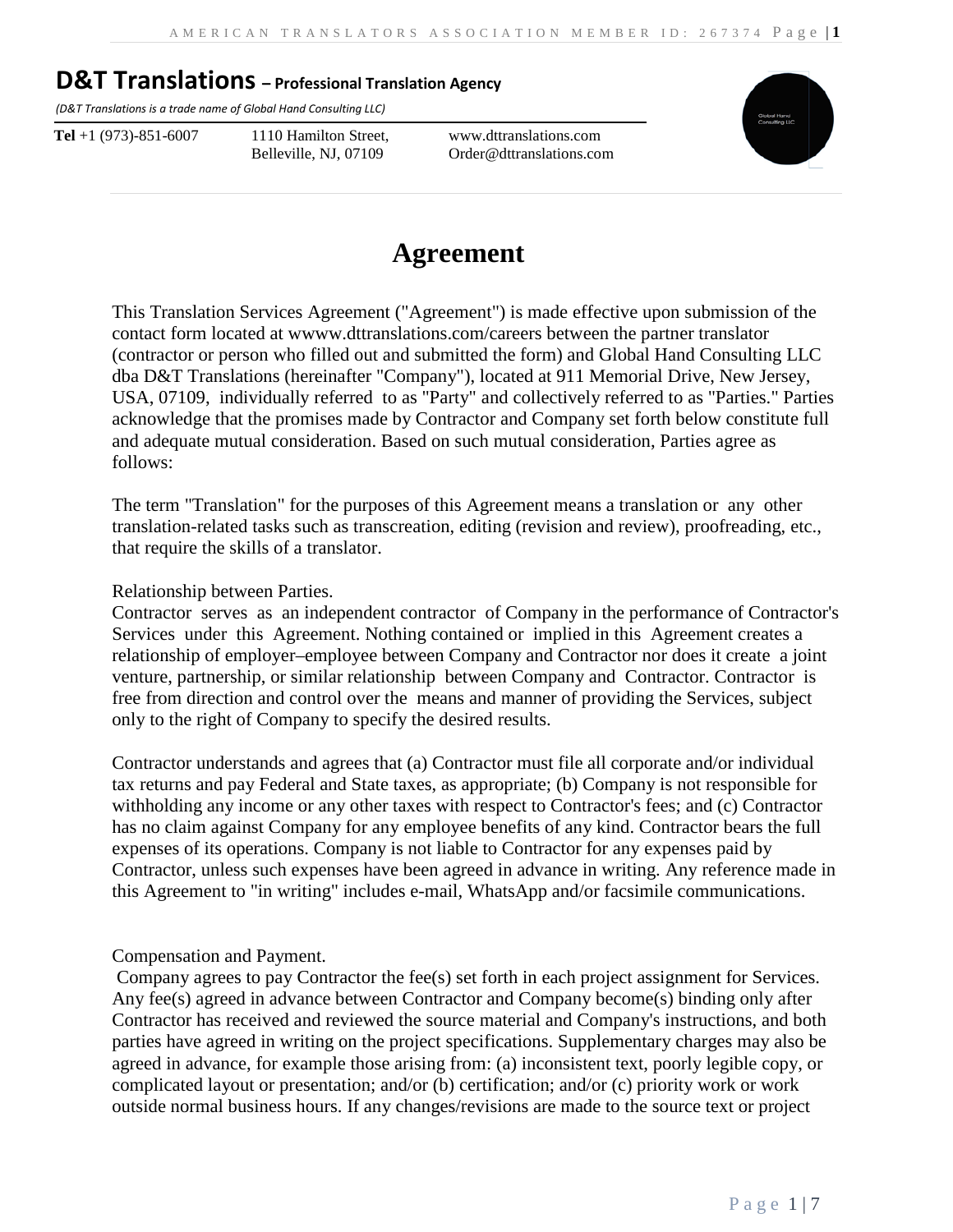*(D&T Translations is a trade name of Global Hand Consulting LLC)*

**Tel** +1 (973)-851-6007 1110 Hamilton Street, Belleville, NJ, 07109

www.dttranslations.com Order@dttranslations.com



specifications at any time while the task is in progress, Contractor's fee, charges, and terms of delivery may be adjusted by mutual agreement in writing. In the event a project assignment is cancelled while the task is in progress, Contractor's fee is payable for all work completed up to the notice of cancellation, provided such work is made available to Company.

Payment in full must be made by Company to Contractor no later than 15 days from receipt of invoice by the method of payment specified in writing between the Parties. Contractor is entitled to charge a late fee for any undisputed overdue payments. In no event should payment to Contractor be contingent upon payment to Company by the party who commissioned the work. For long assignments, Contractor may request an initial payment and periodic installments. If an installment becomes overdue, Contractor, upon giving Company a written notice, has the right to stop work until the outstanding payment is received and to extend the deadline(s) for delivery accordingly.

#### Delivery.

Any delivery date(s) agreed to in advance between Contractor and Company become(s) binding only after Contractor has received and reviewed the source material and Company's instructions, and both parties have agreed in writing on the project specifications. Unless otherwise agreed, Company can reasonably expect to receive the assigned project no later than the normal close of business on the agreed-upon date of delivery.

#### Quality Assurance.

Contractor understands and agrees that Company may, at Company's discretion, edit and/or proofread Contractor's work as part of Company's quality-assurance efforts. However, if Contractor retains the copyright in a Translation, or if Contractor is asked to deliver a certificate of accuracy, no amendment or alteration may be made to a Translation without Contractor's written acceptance of such amendment or alteration. If in Company's substantiated opinion, Contractor has delivered substandard Services in relation to the project specifications, Company must inform Contractor in writing within 3 business days and give Contractor reasonable time to bring the work up to the required standard; if this procedure is unsuccessful or if, for lack of time or otherwise, Company incurs extra expense in bringing the work up to the required standard, Company may be entitled to reduce the fee payable to Contractor by the amount of such extra expense.

#### Ownership of translation.

If a Translation is done as a "work made for hire" as that term is defined under U.S. copyright law, Company owns all copyrights in the work product upon full payment of the agreed fee. To the extent that a Translation does not qualify as a work made for hire, copyright remains the property of Contractor and such copyright can be assigned or licensed to Company upon full payment of the agreed fee.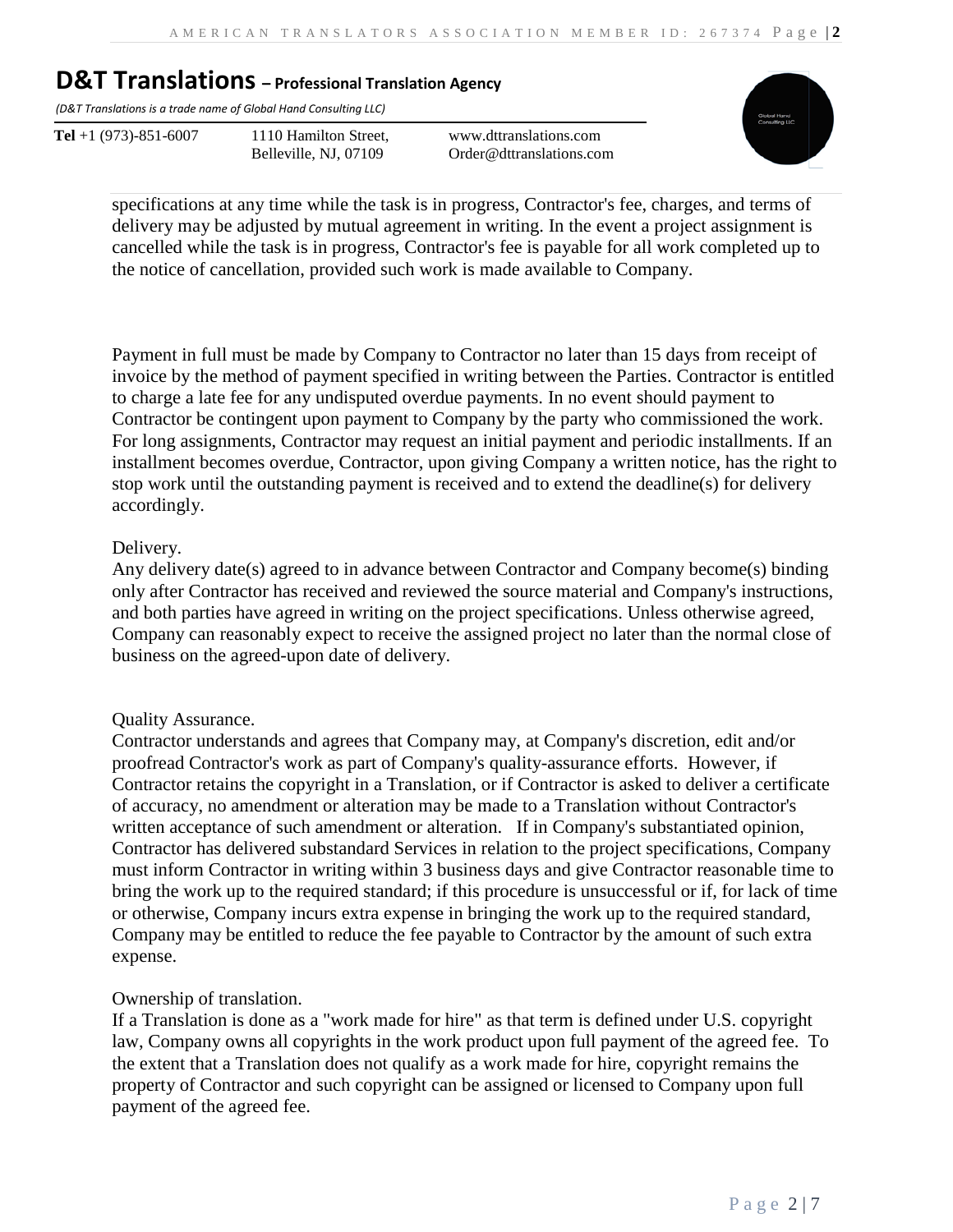*(D&T Translations is a trade name of Global Hand Consulting LLC)*

**Tel** +1 (973)-851-6007 1110 Hamilton Street, Belleville, NJ, 07109

www.dttranslations.com Order@dttranslations.com



#### Indemnification.

Each Party hereby agrees to indemnify and hold harmless the other and such indemnified Party's subsidiaries, directors, officers, agents, and employees from and against all claims, liabilities, and expenses, including reasonable attorneys' fees, which may result from acts, omissions, or breach of this Agreement by the indemnifying Party, its subcontractors, employees, or agents. This provision shall survive the termination of this Agreement.

Notwithstanding anything to the contrary, except in case of willful misconduct or gross negligence, Contractor's entire liability to Company for damages or other amounts arising out of or in connection with the Services provided by Contractor hereunder shall not exceed the total amount of payments made by Company to Contractor under this Agreement.

#### Confidentiality.

Information is deemed Confidential Information if, given the nature of Company's business, a reasonable person would consider such information confidential. Contractor agrees: (a) to exercise the same degree of care as he/she accords to his/her own confidential information, but in no case less than reasonable care, and (b) to use Confidential Information which Company provides to Contractor only for the performance of Services for Company and not for Contractor's own benefit. Notwithstanding any other provision in this Agreement, Company has the right to immediately terminate this Agreement in the event of any breach of this provision.

#### Term.

This Agreement remains in effect for 1 year(s) from the Effective Date and, unless terminated as set forth below, continues in effect for successive 1 year periods. Contractor understands and agrees that Company will be utilizing Contractor's Services only on an as-needed basis and at Company's discretion. Contractor may, without penalty, decline to accept any offered assignment from Company.

#### Termination.

Either Party may terminate this Agreement at any time upon 14 days' written notice sent to the other Party using the contact information provided in the Notification section below. In the event of such termination, the Parties agree to act in good faith toward one another during the notice period. In the event of termination of this Agreement, Contractor must provide Company, and Company must pay Contractor for, all Services performed through the date of termination; Company is not obligated to pay Contractor any other compensation, severance, or other benefit whatsoever.

#### Non-Exclusivity.

Company acknowledges that Contractor may perform services for other customers, persons, or companies during the term of this Agreement as Contractor sees fit, subject to the terms of this Agreement.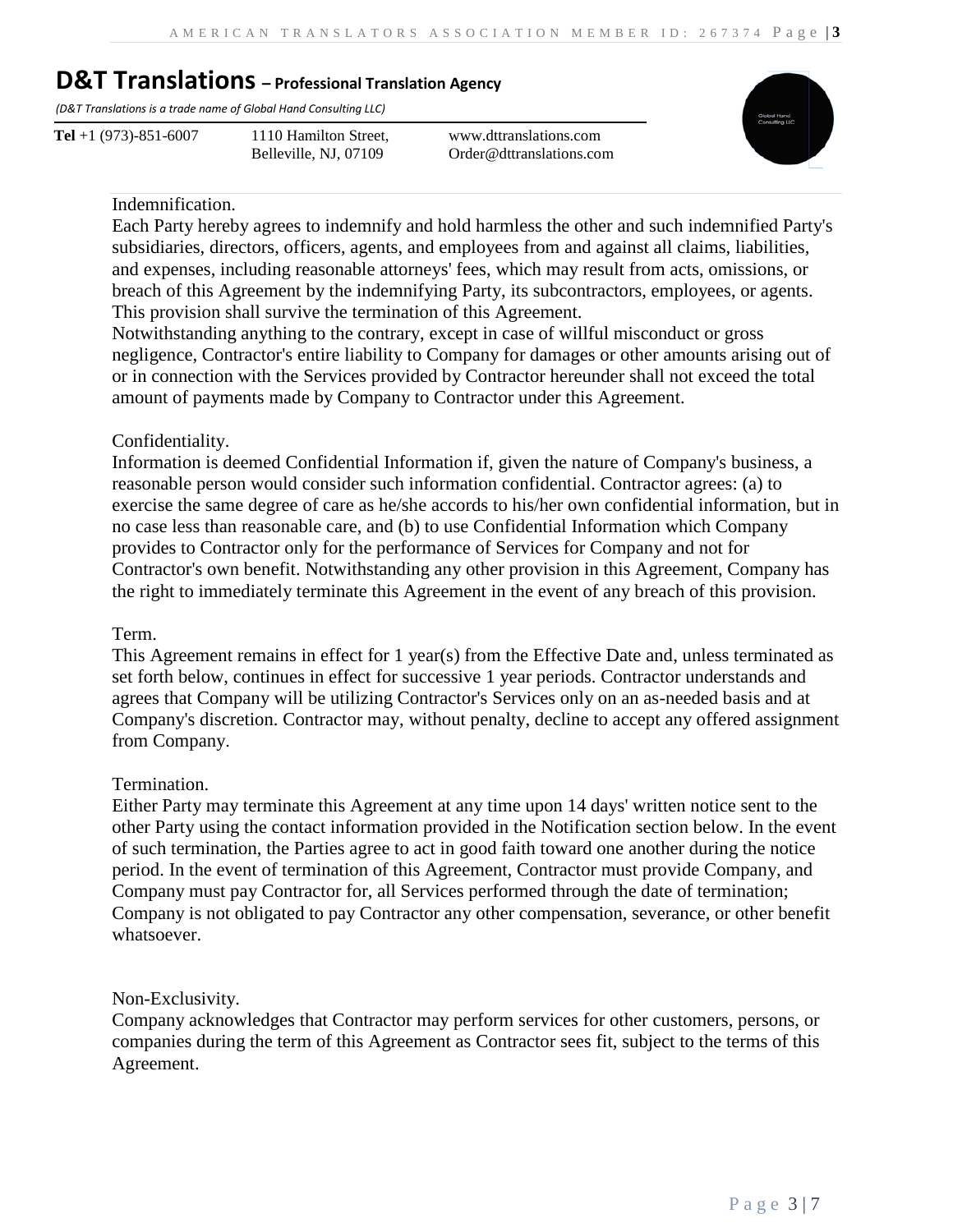*(D&T Translations is a trade name of Global Hand Consulting LLC)*

**Tel** +1 (973)-851-6007 1110 Hamilton Street,

Belleville, NJ, 07109

www.dttranslations.com Order@dttranslations.com



Choice of Law. The laws of the State of New Jersey, USA will govern the validity of this Agreement and the interpretation of the rights and duties of the Parties. Non-Inducement/Non-Solicitation.

 For the duration of this Agreement and for a period of 5 year(s) immediately following its termination, Contractor must not: (a) induce, solicit, or recruit, or attempt to induce, solicit, or recruit, any of Company's employees to leave their employment or otherwise terminate their relationship with Company, or (b) solicit work from parties known to Contractor to have commissioned work from Company.

In the event of a breach of this provision while the Agreement is in force, Company has the right to immediately terminate this Agreement.

Notification.

Either Party can provide notice to the other Party using the following contact information:

Name of Company: Global Hand Consulting LLC dba D&T Translations Department or Person: Don Askarov Company Postal Address: 911 Memorial Drive, Belleville, NJ, 07110, USA. Company E-mail Address: support@dttranslations.com Company Phone # +1 973 851 6007 Company Fax # n/a

Contractor Postal Address: Contractor must provide his/her mailing address to [support@dttranslations.com](mailto:support@dttranslations.com) upon request. Contractor E-mail Address : as indicated in the contact form. Contractor Phone #: as indicated in the contact form. Contractor Fax # n/a.

Severability.

If any provision of this Agreement is held to be invalid or illegal, such invalidity or illegality does not invalidate the remainder of the Agreement. Instead, this Agreement is then construed as if it did not contain the illegal or invalid part, and the rights and obligations of the Parties are construed and enforced accordingly.

Modification or Amendment.

No amendment, change, or modification of this Agreement is valid unless in writing and signed by both Parties.

Entire Agreement.

This Agreement contains the complete agreement of the Parties and supersedes any and all other agreements between the Parties. By signing below, the Parties represent that neither is relying on any promise, guarantee, or other statement not contained in this Agreement.

**This agreement shall be downloaded upon contact form submission at** 

**www.dttranslations.com/careers and used in case of disputes and disagreements.**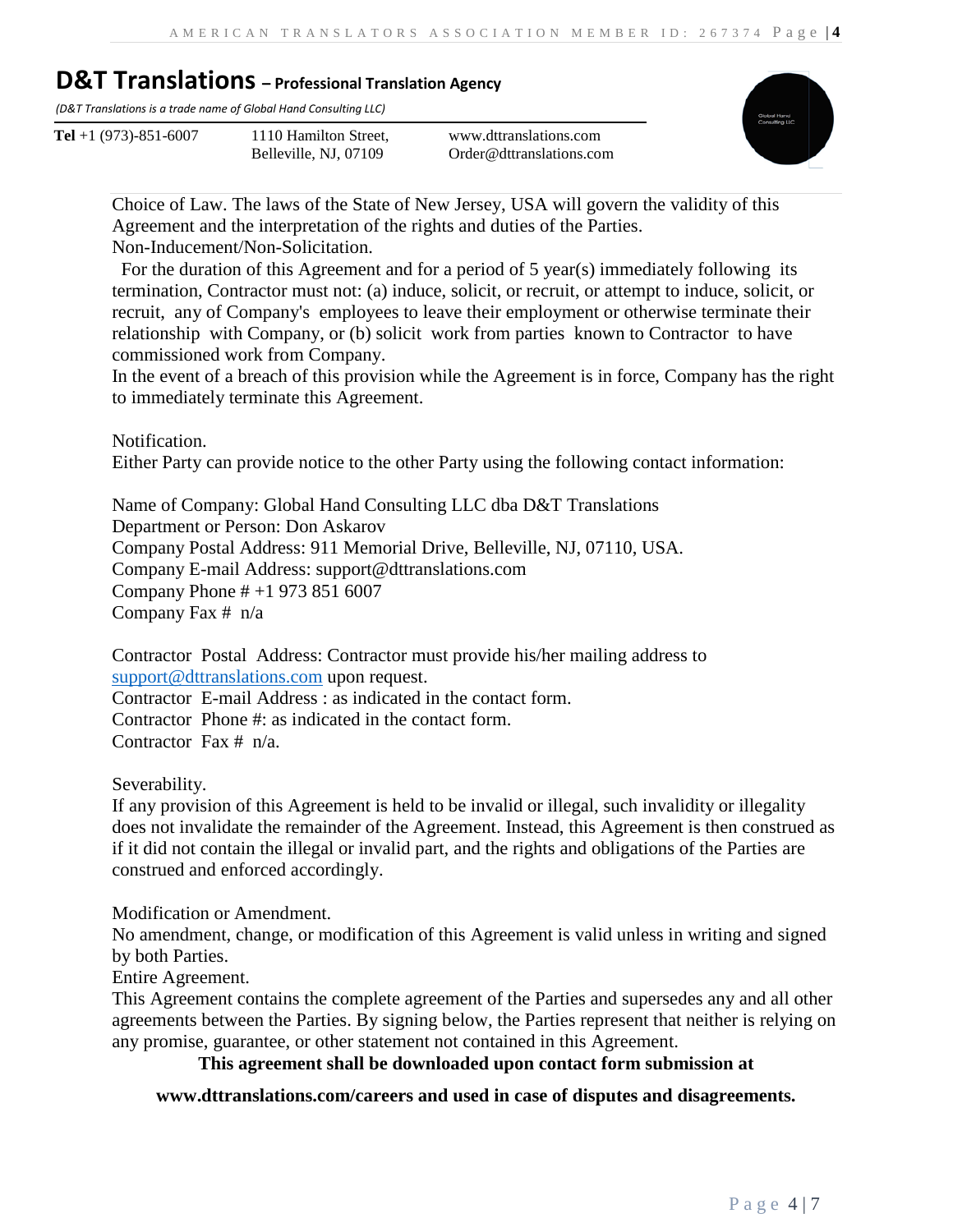*(D&T Translations is a trade name of Global Hand Consulting LLC)*

**Tel** +1 (973)-851-6007 1110 Hamilton Street, Belleville, NJ, 07109

www.dttranslations.com Order@dttranslations.com



#### **We expect our partner translators to comply with the following rules:**

1. Please notify us if you think that the document submitted for translation looks suspicious, has misplaced personal information, belongs to a person aged less than 13 years or any other doubtful information.

2. Please update us on the status of the project at least three hours before it is due.

3. Please let us know well in advance if you can not complete the project.

4. Before sending us a completed translation, a. Revise it to make sure there are no mistakes in names, numbers, dates and grammar. b. make sure that the format has been followed: create tables, use text boxes, bold and different font, type out stamps and signatures to make it look professional (do not submit just plain text) c. Name the files after the client's name we provided you with. Also, please always mention the client's name when submitting your translation. d. please attach your translator's certification to it.

The certification format should include the certifier's name, signature, address, and date of certification. A suggested format is:

Certification by Translator

I [typed name], certify that I am fluent (conversant) in the English and [enter appropriate language] languages, and that the above/attached document is an accurate translation of the document attached entitled [enter title of document].

Signature Typed Name Address Date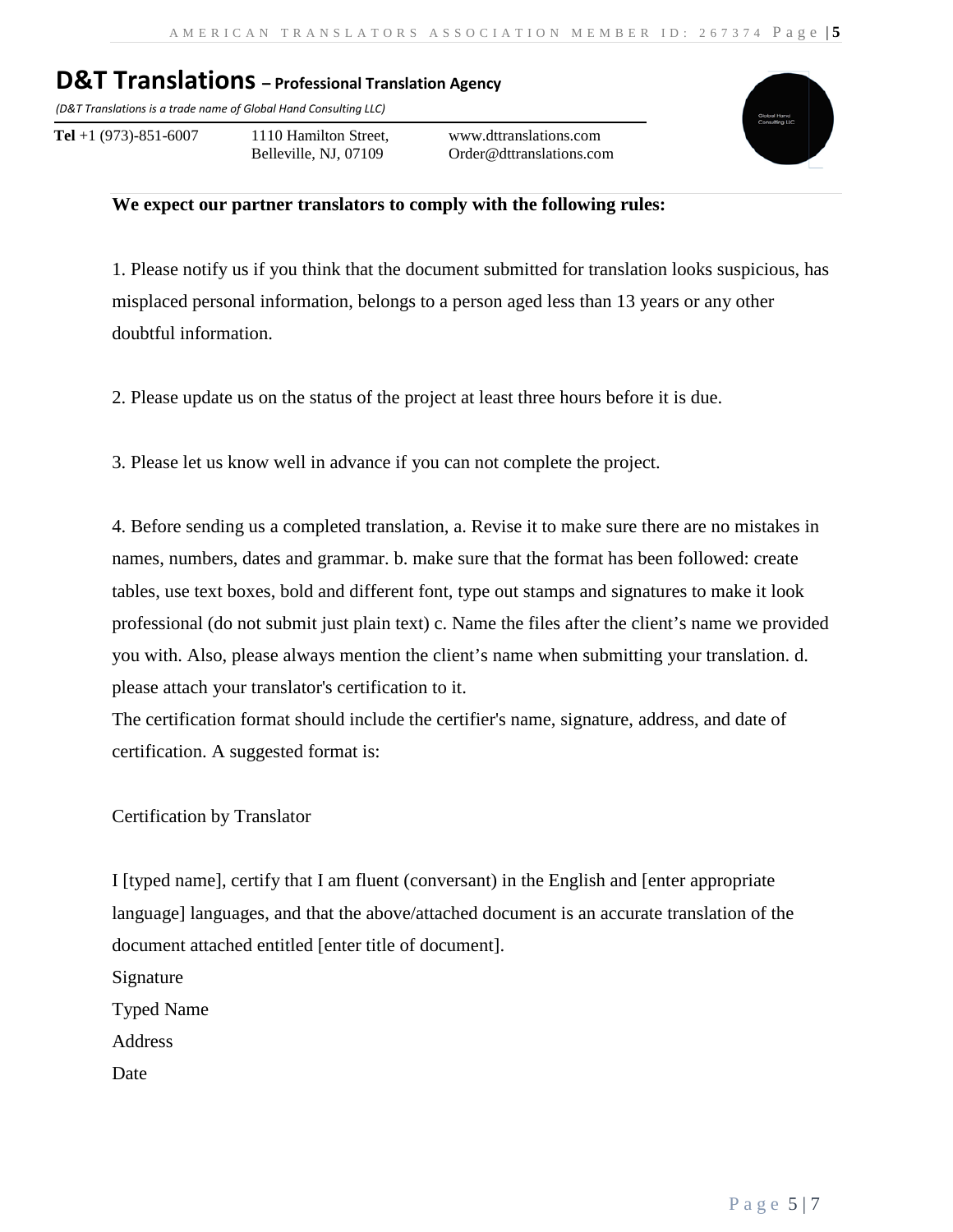*(D&T Translations is a trade name of Global Hand Consulting LLC)*

**Tel** +1 (973)-851-6007 1110 Hamilton Street, Belleville, NJ, 07109

www.dttranslations.com Order@dttranslations.com



All completed translations must be client-ready and sent on our company letterhead (Word file) to support@dttranslations.com. Additionally, they can be sent to us on WhatsApp. If we did not send you our company letterhead, please ask us. No PDFs or Images, Word files only please! The font must be no less than 10. It is okay if it takes up more pages and does not identically follow the format. However, please make sure that the format is followed.

Important note: Quite often clients may ask us to make corrections and/or adjustments. Please do so only in accordance with the original material. Keep in mind, certified translations should be word for word. Do not try to evaluate, interpret or paraphrase the source text.

Confidentiality note: We treat our customers' personal information very seriously. We keep it in secure environments and databases. We check our computers for viruses and take reasonable measures to to protect it from leakage or hacking. We also dispose of it very carefully and completely, making sure there are no traces left behind. The US and International Law impose strict penalties including criminal ones for misusing personal information. As our collaborator, we expect you to take similar precautionary measures. Please consider the following steps when handling the information we share with you: 1. Please, do not share our customers' personal information with any third parties without our consent. 2. Please always store the information only in secure environments and databases. 3. Please always dispose of all the documents containing personal information that we send you once the work has been done (usually after 24- 48 hours).

Payments for complete projects are made every Sunday by means of PayPal. Please send us a PayPal invoice to perevoduscis@gmail.com (do not send money requests). The invoice must be made on the PayPal website. The invoice must be under your real full name, include your residing address and made payable by Global Hand Consulting LLC dba D&T Translations. In the description fields, please indicate the names of the clients for whom the translation is done. If we did not give you the client's name, please ask us to. The amount of money you received for each client should match the name.